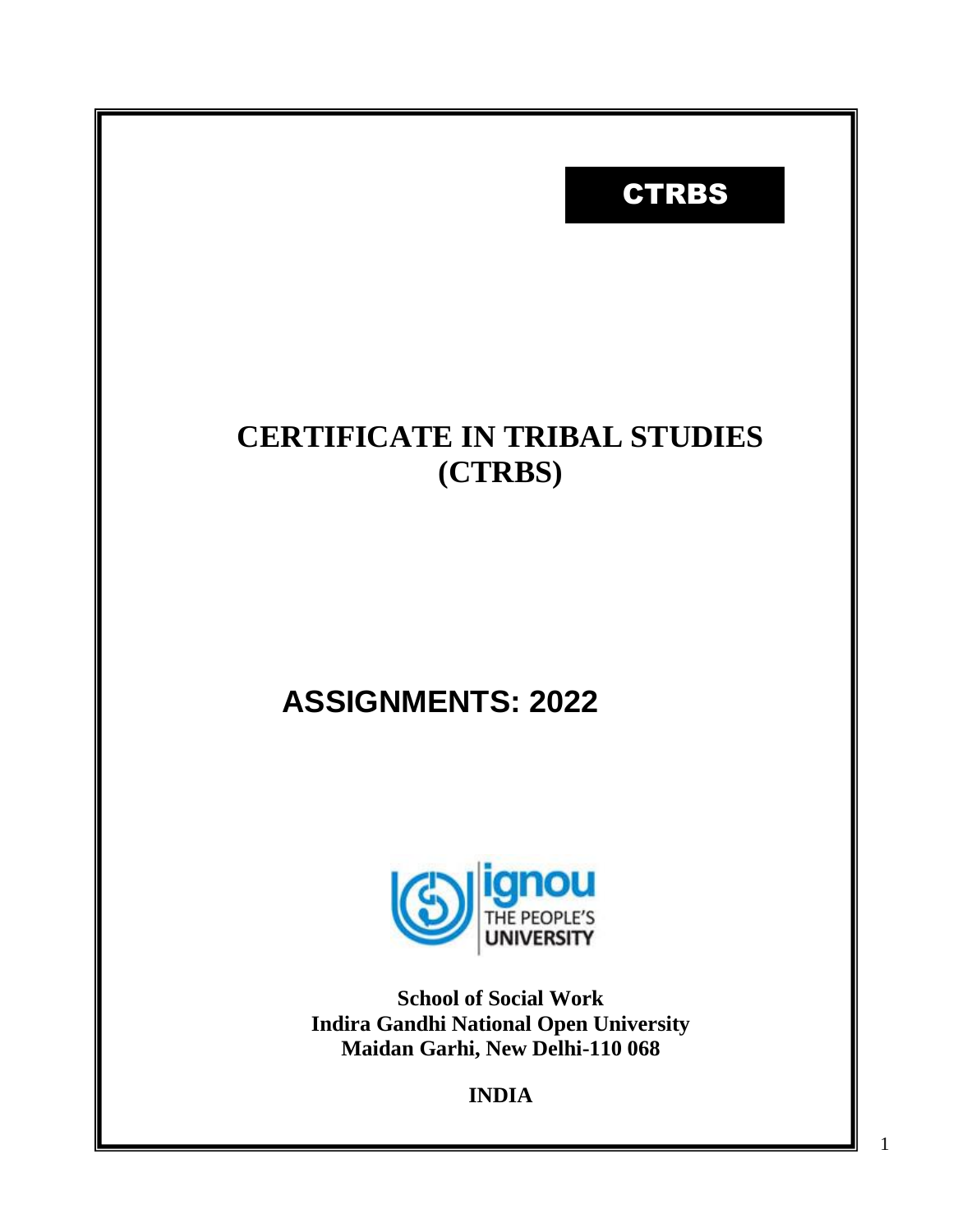Dear Learner,

Welcome to Certificate in Tribal Studies (CTRBS) programme of IGNOU. To successfully complete your CTRBS programme, kindly follow to following tips:

- Read the programme guide before your begin your studies. It will clarify your doubts regarding how to go about doing the CTRBS from IGNOU.
- Submit your assignments to the study centre **on time**.
- Be in touch with your study Centre and Regional Centre.
- Fill up the examination form **on time**.
- **Do not COPY** assignments from anyone.

To successfully complete the programme you need to submit one assignment per course within the stipulated time to be eligible for appearing in the term-end examination (details in the programme guide).

**The TMAs must be submitted to the Coordinator of the Study Centre allotted to you as per the following schedule:**

**Student admitted in July 2022: September 30, 2022.**

**Student admitted in January 2023: March 31, 2023**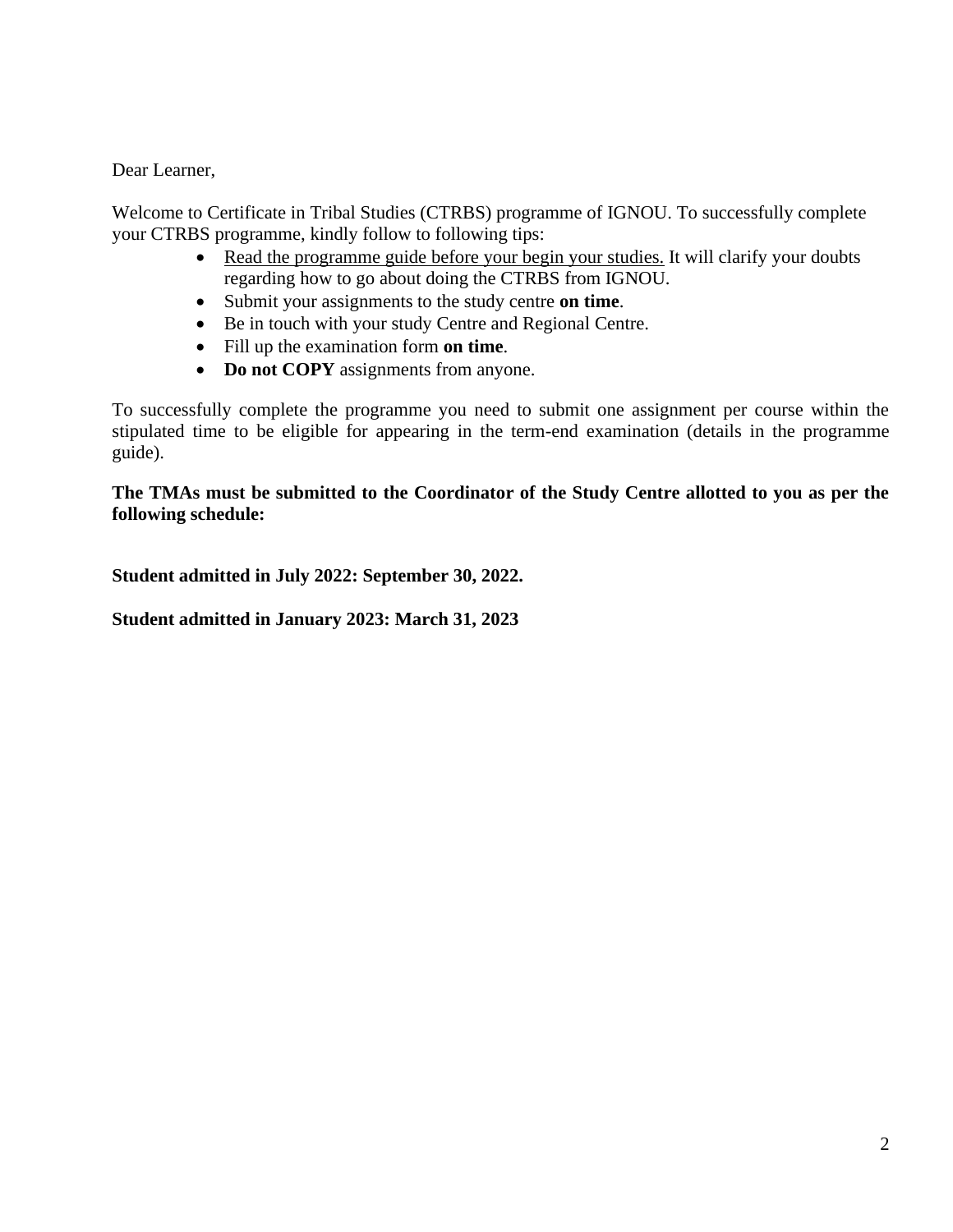### **Understanding Tribals**

**Course Code: BSW-041**

#### **Total Marks: 100**

# **Note:**

- **(i) Answer all the questions.**
- **(ii) All questions carry equal marks.**

# **1. Answer the following questions in 600 words each.**

| (i) There has been paradigm shift in the approach to the tribal development by the successive        |    |
|------------------------------------------------------------------------------------------------------|----|
| governments in India. Discuss this statement in the light of various welfare measures by the central |    |
| government.                                                                                          | 20 |
| (ii). Discuss prominent international conventions and covenants relating to tribals.                 | 20 |
| 2. Answer the following questions in 300 words each:                                                 |    |
| Discuss relevance of integration perspective of tribal development in context<br>(i)                 |    |
| Of globalization.                                                                                    | 10 |
| (ii) Highlight difference between the term 'tribal people' and 'indigenous people'.                  |    |
| Support your answer with suitable examples.                                                          | 10 |
| (iii) Enumerate Constitutional safeguards provided to the tribal community                           |    |
| in India.                                                                                            | 10 |
|                                                                                                      |    |
| 2 Write Short notes on following in 150 words each.                                                  |    |

#### **3. Write Short notes on following in 150 words each:**

| (i) Tribal Research Institutes (TRIs) |   |
|---------------------------------------|---|
| (ii) Tribal Medicine                  | 5 |
| (iii) Scheduled Areas                 | 5 |
| (iv) Tribe and Social Work            | 5 |
| (v) Schemes on Tribal Education       |   |
| (vi)Forest and Tribe                  |   |
|                                       |   |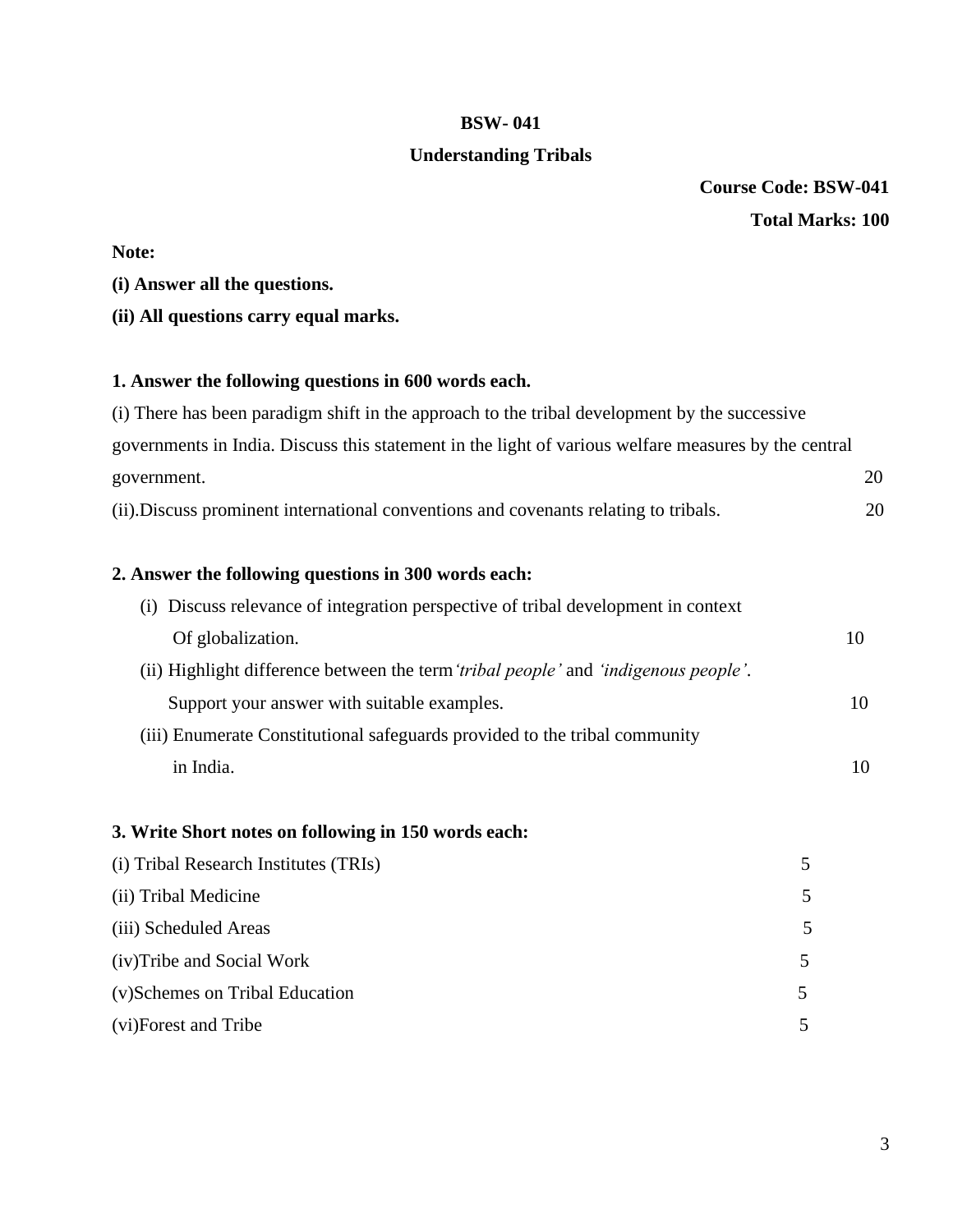#### **Tribal Society**

**Course Code: BSW-042 Total Marks: 100**

# **Note: i) Answer all the Questions ii) All questions Carry equal Marks 1. Answer the following in 600 Words Each** i) Write a short essay on tribal Identity Crisis in the Modern World? 20 ii) Discuss the Social System, Structure & organisation of Tribal? 20

# **2. Answer the following questions in 300 Words Each:**

| i) Explain Structural Feature of Tribal Economy In India?             | 10. |
|-----------------------------------------------------------------------|-----|
| ii) What are the differences $\&$ inequalities among Tribalsin India? | 10  |
| iii) Discuss Impact of development discourse on Tribal Livelihood?    | 10. |

## **3. Answer the following in 150 Words Each:**

| I) Dravidian Tribal Language   | 5 |
|--------------------------------|---|
| ii) Funeral Rites of Tribes    | 5 |
| iii) PESA Act 1996 and the STs | 5 |
| iv) Ethnicity                  | 5 |
| v) NGOs& Tribal Development    | 5 |
| vi) Alienation                 |   |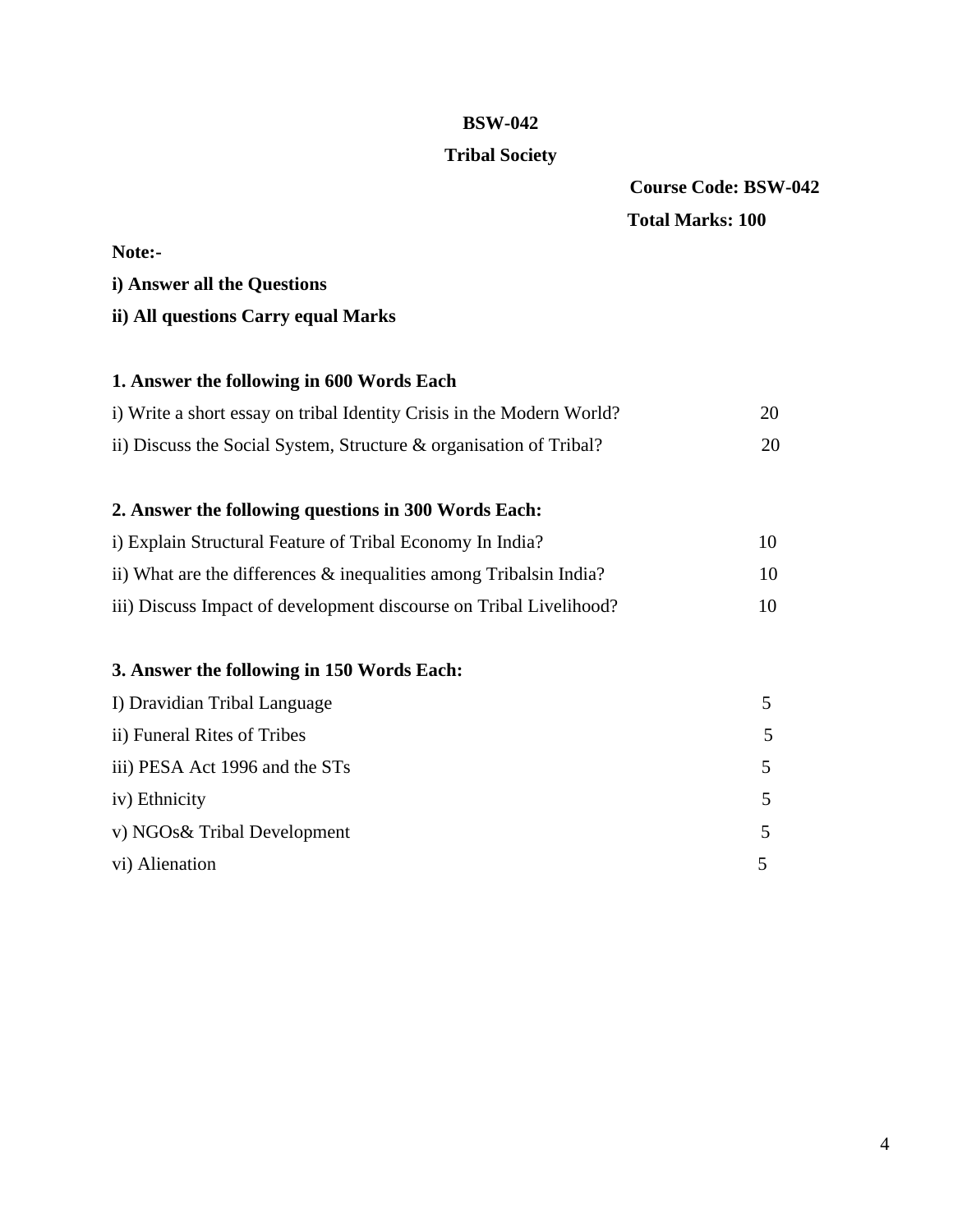# **Tribals in South and Central India**

**Course Code: BSW-043**

# **Total Marks: 100**

| Note:                                                                              |    |
|------------------------------------------------------------------------------------|----|
| i) Answer all the questions                                                        |    |
| ii) All questions Carry Equal Marks                                                |    |
|                                                                                    |    |
| 1. Answer the following in 600 words each                                          |    |
| i) Explain in detail major tribes of Orissa?                                       | 20 |
| ii) Discuss Socio Economic & Social Cultural aspects of tribes in MP&Chhattisgarh? | 20 |
|                                                                                    |    |
| 2. Answer the following questions in 300 words each:                               |    |
| i) Write about the life & Culture of Jarawa's?                                     | 10 |
|                                                                                    |    |
| ii) Discuss the Problems & Perspectives of Tribes in Andhra Pradesh & Telangana.   | 10 |
| iii) Elaborate on the present scenario of tribes of Bihar?                         | 10 |
|                                                                                    |    |
| 3. Answer the following 150 Words Each:                                            |    |
| i) Sentinel                                                                        | 5  |
|                                                                                    |    |
| ii)Malmi                                                                           | 5  |
| iii) Bhil                                                                          | 5  |
| iv) Ornaments, clothing & eating habits among tribes of MP                         | 5  |
| v) Kuravar                                                                         | 5  |
| vi) Birth rituals of Shompensof Greater Nicobar                                    | 5  |